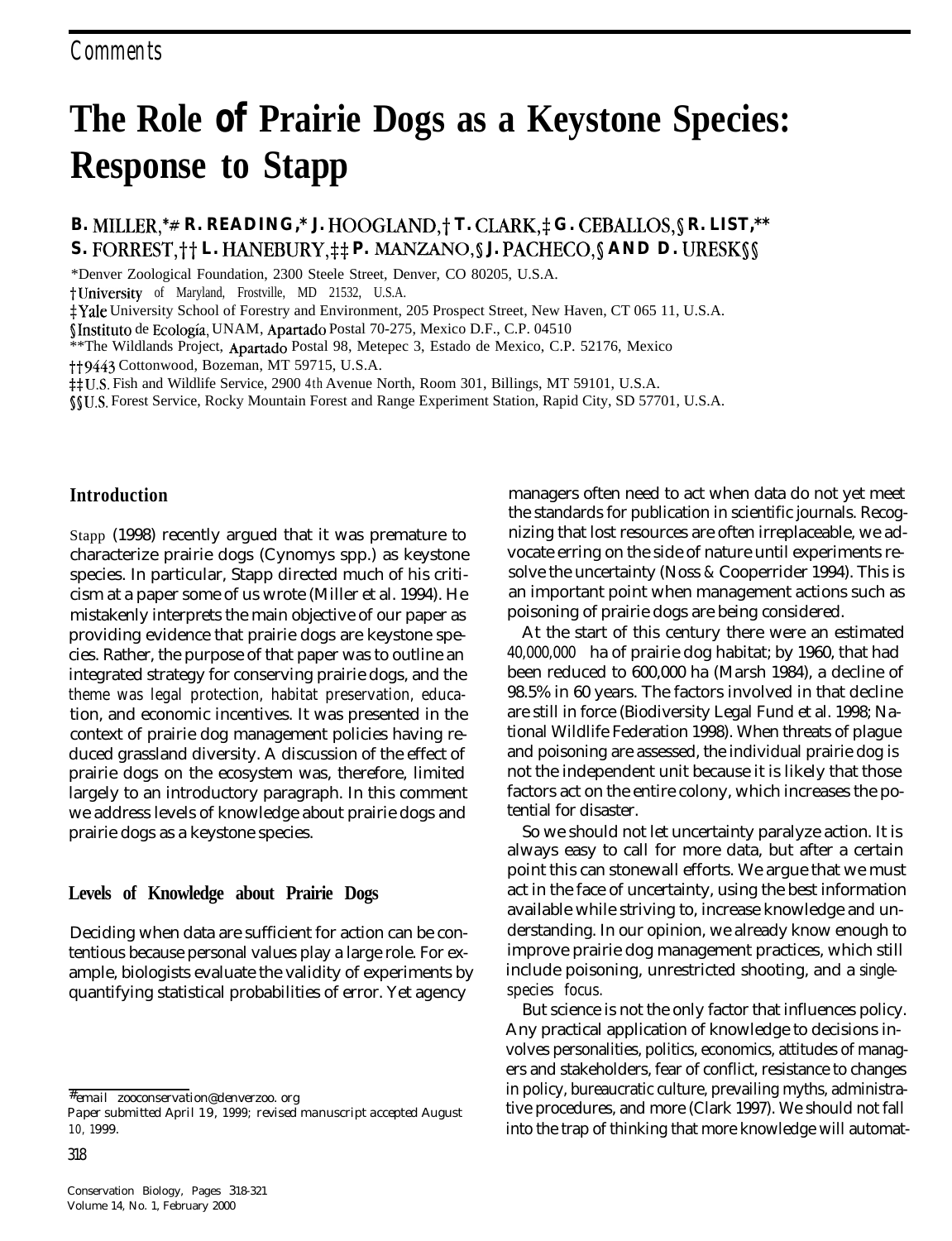ically improve policy. Indeed, one reason so many conservationists become frustrated with their work lies in the limited influence that reputable science actually plays in the policy process (Clark et al. 1994).

### **The Prairie Dog as a Keystone Species**

A detailed analysis of whether prairie dogs are a keystone species should include a definition of the term Keystone, which Stapp (1998) did not provide. Without a guiding definition, the boundaries of any critic's statements are removed.

Keystone species influence ecosystem structure, composition, and function in a unique and significant manner through their activities, and the effect is disproportionate to their numerical abundance (Paine 1980; Mills et al. 1993; Power et al. 1996; Kotlier et al. 1997,1999). In short, to be a keystone species prairie dogs must exert an effect, the effect must be larger than predicted by their abundance, and the effects should be unique (Kotlier et al. 1997,1999).

#### **Equivocal Results**

In his essay, Stapp (1998) correctly noted that many prairie dog studies had produced equivocal results. We agree, but a number of methodological factors can influence such comparisons. First, in addition to experiments having been conducted in different grassland habitats (mentioned by Stapp [1998]), there are also ecological differences among the five species of prairie dog. Stapp, however, states that our (Miller et al. 1994) "argument for federal protection implicitly suggests that prairie dogs play similar roles in all grasslands in which they occur." We implied no such thing. We did suggest that prairie dogs have an effect across their range, but the quality and quantity of that effect varies from site to site. Federal protection does not mean cookbook ecological interpretations that are applied uniformly across the range.

Second, humans have caused great damage to the prairie dog ecosystem. Early in the century, when that ecosystem was relatively intact, there was little emphasis on understanding ecological effects. Instead, research focused on prairie dog eradication (Bell 1918,1921). As a result of poisoning and an introduced plague bacterium *(Yersinia pestis),* the landscape mosaic of prairie dog colonies and off-colony grasslands has been destroyed, and we are left with only small and isolated colonies of prairie dogs.

Thus, recent research on prairie dogs has been limited to studying artifacts of what once existed. It is no surprise that different scales would influence results. It makes intuitive sense that a small and isolated prairie dog colony would have a different ecological effect than a series of large prairie dog complexes existing as a shifting mosaic within a landscape. One would expect a small and isolated colony to have a species composition

more similar to that of the surrounding landscape simply because it would be overwhelmed by that landscape. Finally, looking at studies individually, as did Stapp (1998), does not reveal much about how prairie dogs affect biological integrity across the landscape (Kotlier et al. 1999).

To look at the ecosystem effects of prairie dogs experimentally requires establishing experimental plots across the range, dedicating the plots for a long period of time, coordinating methods and effort among sites, and procuring significant political and financial backing (Carpenter et al. 1995). These things have not yet been done; studies to date have not been coordinated for methodology or season.

Two studies from Mexico demonstrate how size of colony and location of plot can produce equivocal results. Manzano (1996) found higher avian species richness on prairie dog colonies than on grasslands (17 species to 11 species). In summer the larger prairie dog colonies showed a higher species richness of birds just inside the edge of a colony than in the center, whereas small colonies showed no difference between the edge and center (Manzano 1996). Similarly, a study of small mammals showed increasing richness, density, and diversity along a gradient from the center of large colonies to their periphery, and those measures peaked 200 m outside the colony boundary (Ceballos & Pacheco 1997; Pacheco 1999). The richness, density, and diversity of small mammals associated with prairie dog colonies (whether in the colony center, inside the edge, or within the first 200 m outside the border) were higher than on grasslands unoccupied by prairie dogs.

Location of plot is therefore an important source of variation. In particular, some plots that researchers had considered off-colony may have been affected by the proximity of the colony. For example, Agnew et al., (1988) placed their off-colony plots 200- 1000 m from the colony, and O'Meilia et al. (1982) used 12 pastures (6 with prairie dogs and 6 control) that were each 2.5 ha in size and located within a 30-ha area.

Finally, research concentrated in one season can mask the temporal importance of a resource (Van Home 1983). For example, avian species richness did not change seasonally on colony edges (Manzano 1996). In winter, however, grassland migrants arrived and species richness increased in colony centers (Manzano 1996).

### **Effects of Prairie Dogs on Ecosystem Composition, Structure, and Processes**

The activities of prairie dogs substantially alter the grassland system they inhabit. The effects on associated species can be positive or negative, but together they create a landscape mosaic that promotes overall prairie diversity (Paine 1966).

For example, prairie dogs affect vegetation structure, productivity, nutrient cycling and ecosystem processes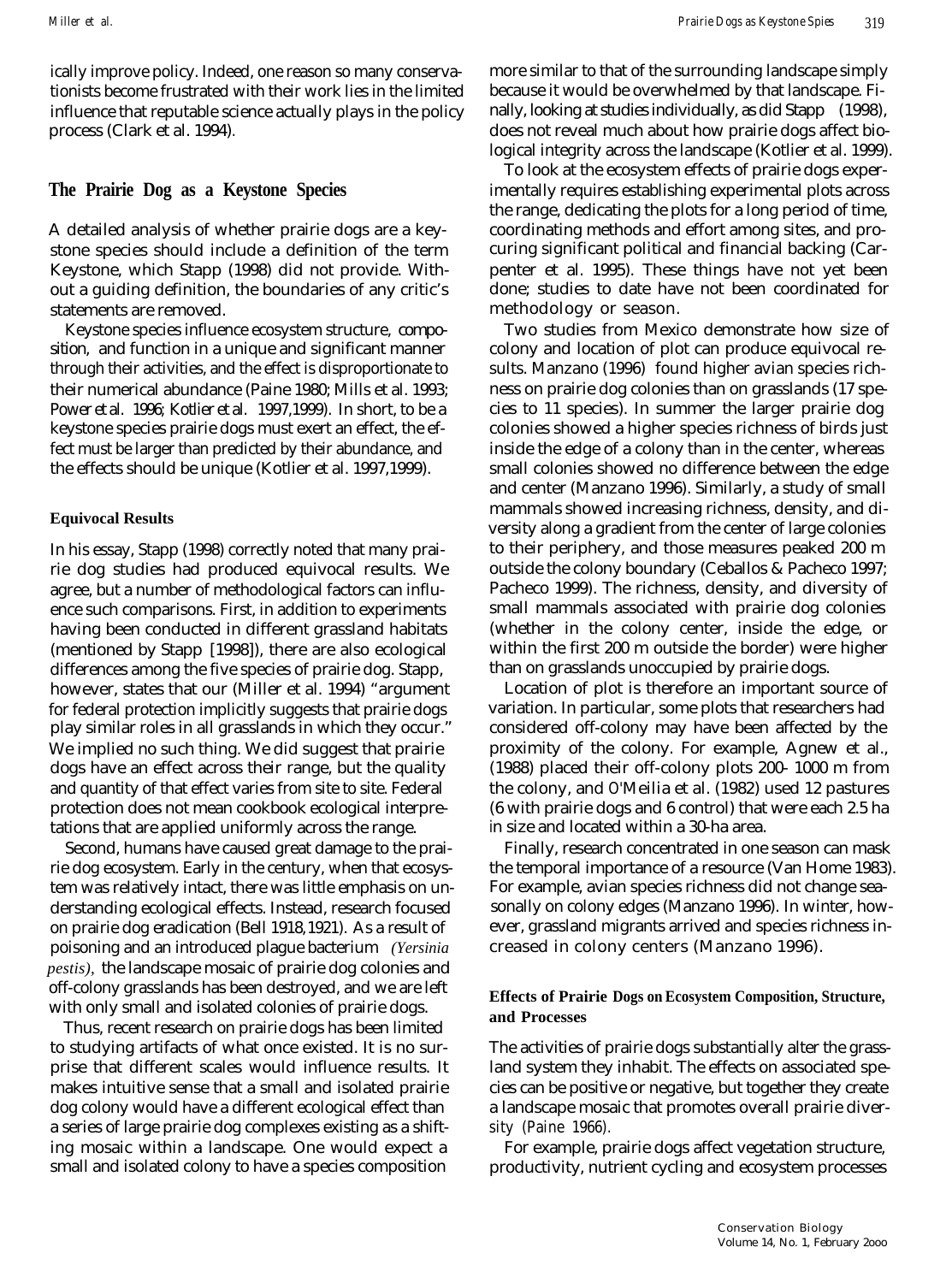(Coppock et al. 1983; Detling & Whicker 1988; Whicker& Detling 1988, 1993; Detling 1998). Stapp (1998) did not contest this and stated that "Numerous studies have demonstrated that prairie dogs can have large and significant effects on plant productivity, community dynamics, and nutrient cycling (Whicker & Detling 1988), and in this regard alone, one could argue that prairie dogs play important if not keystone roles in many prairie ecosystems."

Of note is a recent paper documenting that mesquite *(Prosopis* spp.) spread from 27% of the ground cover to 61% of the cover in the first 23 years after prairie dogs were removed from an area in Texas (Weltzin et al. 1997). Similarly, List (1997) documented that mesquite advanced 1450 m from the edge of a poisoned prairie dog colony in Chihuahua, Mexico, covering 14% (683 ha) of the former colony during an 8-year period.

In addition, aboveground prairie dog grazing facilitates belowground herbivory, and on the prairie much of the energy flow occurs belowground (Ingham & Detling 1984). To this end, prairie dog colonies support higher numbers of nematodes and higher levels of soil nitrogen (Ingham & Detling 1984). This gives plants a higher nutritional content, higher digestibility, and a greater ratio of live plants to dead plants, and those changes play a role in creating favorable feeding habitat for other herbivores (Whicker & Detling 1993).

Prairie dogs remove roughly 225 kg of soil per burrow system and, because burrow densities often range from 20-40 ha, that contributes greatly to soil turnover (Whicker & Detling 1993). Both the burrow and mound change soil chemistry, increase macroporosity of soil to allow deep penetration of precipitation, and increase the incorporation of organic materials into the soil (Munn 1993; Outwater 1996). The burrow system also provides a third dimension of available habitat structure in an otherwise two dimensional grassland.

The mosaic of vegetation structure, burrow system, higher and more stable prey abundance for predators (Goodrich & Buskirk 1998), and altered ecological pro cesses (increased nitrogen content, succulence, and pro ductivity) affect the patterns of species diversity for prairie plants and animals. For example, species like black-footed ferrets *(Mustela nigripes),* mountain plovers *(Charadrius montanus),* ferruginous hawks *(Buteo regalis),* deer mice *(Peromyscous maniculatus),* and forbs profit from prairie dog activities (Whicker & Detling 1993; Kotlier et al. 1999). On the other hand, species like mesquite and vertebrates associated with tall vegetation are limited by prairie dogs (Weltzin et al. 1997; Kotlier et al. 1999). This is an example of how prairie dogs can increase overall diversity across a landscape (sensu Paine 1966).

#### **Number of Species Associated with Prairie Dogs**

We have stated (Miller et al. 1994) that, based on published species lists, nearly 170 species rely on prairie dog colonies at some level for survival. In our effort to be brief, we chose our words poorly. This, however, was a minor point in the 1994 article, which was written to propose a management plan for prairie dogs. Indeed, the primary reference (Reading et al. 1989) explicitly recognized that some species were undoubtedly casual associates of prairie dog colonies and repeatedly stated the need to investigate their level of dependency.

A recent review of 206 vertebrate species seen on prairie dog colonies produced quantitative data indicating that 9 of the species depended on prairie dogs (Kotlier et al. 1999). Abundance data for an additional 20 species indicated the opportunistic use of prairie dog colonies, and abundance data for another 117 species was lacking on or off colonies, but their life history indicated that they could potentially benefit from prairie dog activities (Kotlier et al. 1999). We recognize the difficulty in assembling such a list, and we contend that it will be a useful tool to stimulate research. Over time the list will change as researchers uncover new information. For example, see a recent paper by Ceballos et al. (1999) for new information on small rodents that preferentially use prairie dog colonies in Mexico.

### **Conclusion**

The prairie dog fits the definition of a keystone species by significantly affecting ecosystem structure, function, and composition, and the impact of prairie dogs is not wholly duplicated by any other species (Kotlier et al. 1999; see also resolutions from the Society for Conservation Biology [1994] and the American Society of Mammalogists [1998]). Stapp (1998) suggested that it is enough to protect the prairie dog for its own intrinsic value. We disagree. Although their intrinsic value is important, so is their effect on other species. As one example, it would be possible to protect viable numbers of prairie dogs without conserving sufficient prairie dog area to maintain a viable population of black-footed ferrets. A 1000-ha prairie dog complex could hold between 5,000 and 20,000 prairie dogs, yet a prairie dog complex of that size would hold only about 20 black-footed ferrets (Forrest et al. 1988). That is why the ecosystem effects are important.

In 1994 we proposed that by managing prairie dogs we could take a large step toward managing a system, because a keystone species has such a significant effect on the structure, function, and processes of an ecosystem. Although the effects of prairie dogs may vary across their geographic range, they still exist in a form that makes the 1994 statement logical. We hope that increased awareness and attention of the prairie dog's role will stimulate the financial and political support necessary for coordinated ecosystem research at dedicated plots across its range and permit them to survive long enough in ecologically meaningful populations for biologists to obtain these data.